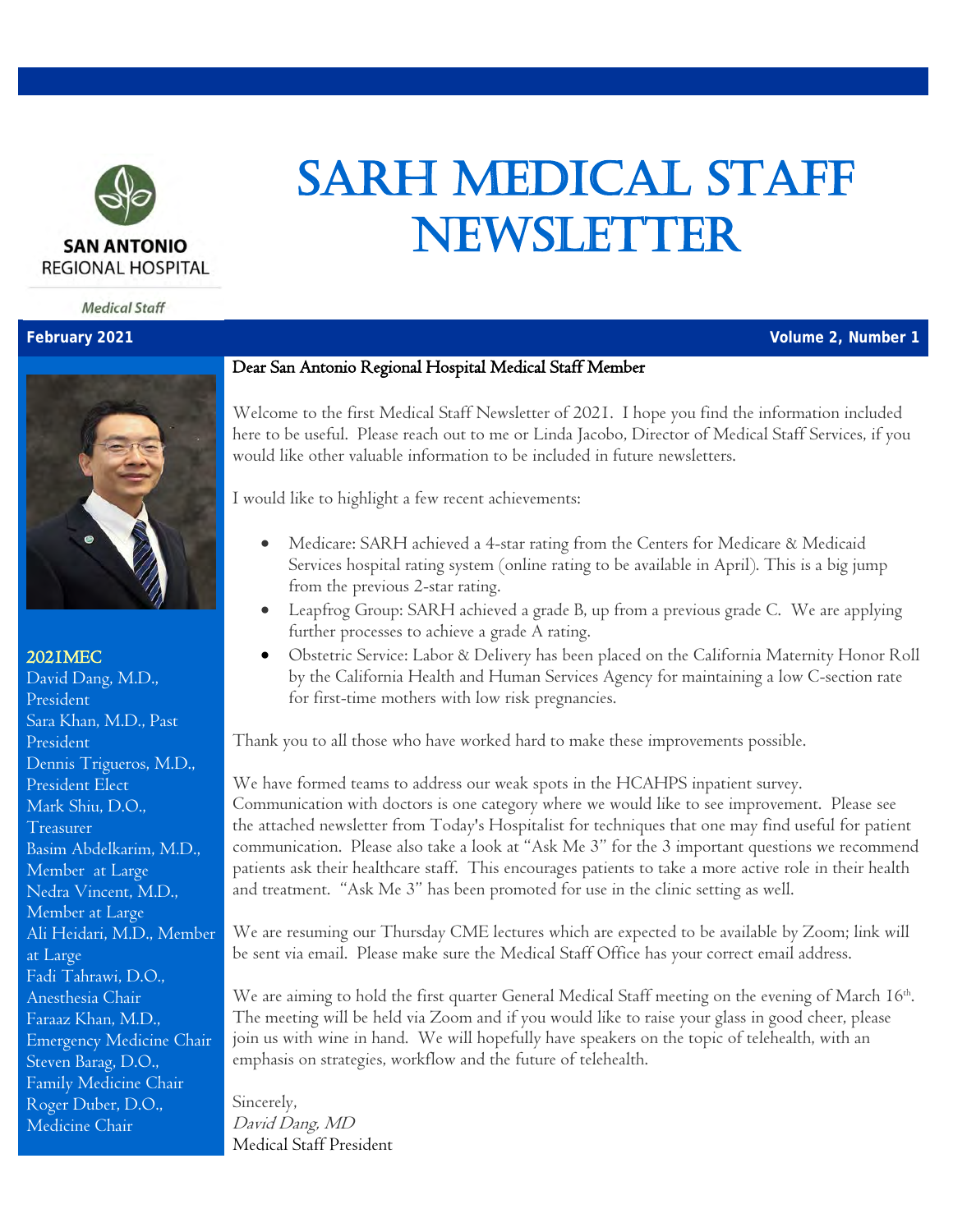# Cecilia Phong, D.O.,

| OB/GYN Chair         |
|----------------------|
| Antoune Saad, M.D.,  |
| Pediatric Chair      |
| John Goffigan, M.D., |
| Radiology Chair      |
| Deborshi Roy, M.D.,  |
| Surgery Chair        |

## Contact Us:

[ljacobo@sarh.org](mailto:ljacobo@sarh.org) 909-920-4942

#### In This Issue

- MPEC Exemplary
- Provider Quality Performance
- Medical Record Update
- Cardiology Study
- CME Programs/Webinars/ Local Meetings
- Mental Health
- Birthdays
- In Memory
- General Industry Updates
- New Members to the Medical Staff
- Today's Hospitalist: Improving your HCAHPS Scores
- Ask These "3" Questions

## MPEC EXEMPLARY RECOGNITION

- Michael Chai, M.D. T.W. Lee, M.D.
- 
- Richard Chang, M.D. Kuldeep Singh, M.D.
- 
- 
- 
- Annette Hollingsworth-Moore, M.D. Monica Valenzuela-Gamm, D.O.
- Alexander Kassar, M.D. Toni Vu, D.O.
- 
- 
- Elbert Chang, M.D. Kevin Parkes, M.D.
	-
- Joanna Du, M.D. Rick Siriratsivawong, M.D.
- Karen Guiang, D.O. Brenna Sommer, D.O.
- Ghassan Hadi, M.D. Devin Tang, M.D.
	-
	-
- Sara Khan, M.D. Michael Yeh, PA-C

## Provider Quality Performance

Operative Reports must be completed within 24 hours after surgery. If an Operative Report is not done immediately after surgery, please record an Immediate Post-Operative Note.

A completed H&P must be recorded within 24 hours after admission.

A Discharge Summary must be completed within 14 days after discharge.

## MEDICAL RECORDS SUSPENSIONS

The MEC in 2018 approved a policy whereby any physician who accumulates >60 days of suspension within a rolling 12 month period of time will be deemed a voluntary termination. It has come to the attention of the MEC that many members of the medical staff may be unaware of all their outstanding items due to the manner in which Cerner loads your unsigned items (Cerner only loads the last 90 days).

In order to view *all* outstanding items Log into Powerchart. In your Inbox is a default Display setting of "Last 30 Days"; Change Display to "Load All" and documents will populate.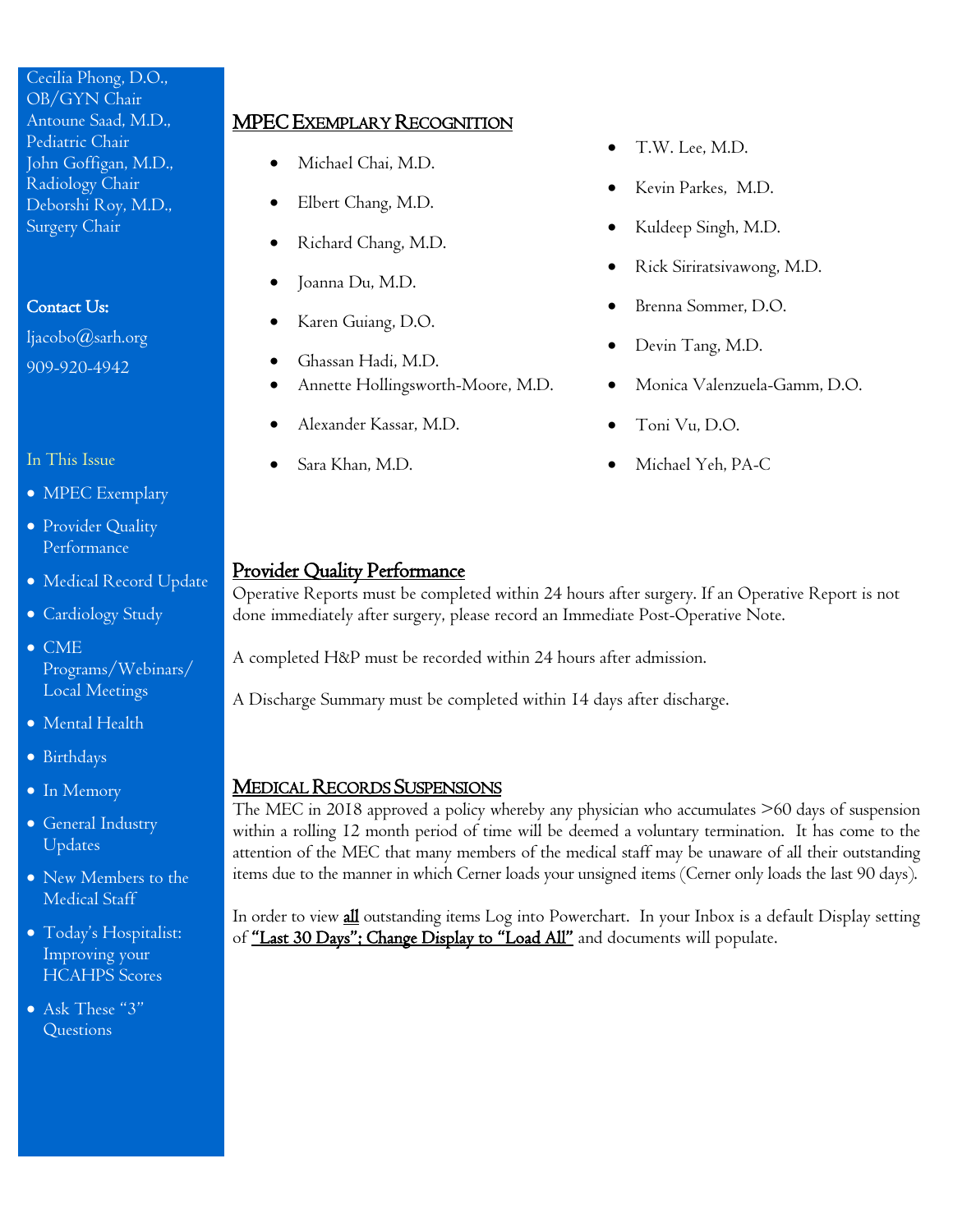## The IMPact on Revascularization Outcomes of intraVascular ultrasound-guided treatment of complex lesions and Economic impact (IMPROVE) trial.

Principal Investigator: Suraj Rasania, M.D.

Research Coordinator: Lory Palmarin, R.N.

Purpose of Study: To assess the impact of intravascular ultrasound on treatment of complex coronary lesions.

Study Design: Prospective single-blind clinical investigation randomizing 2500-3100 subjects to intravascular ultrasound-guided vs angiography-guided coronary stent implantation, conducted at 120 centers in US, Canada and Europe.

This will be a national level study conducted at select 120 cardiovascular centers across the nation. It'll be the first research trial the cardiovascular catheterization lab here at San Antonio Regional Hospital will participate in. Dr. Suraj Rasania, the Principal Investigator for our center, received the invitation to participate in the trial in collaboration with his Northeast training background and ties with centers there. The trial will be done in collaboration with the MedStar Cardiovascular Research Network, which is a part of MedStar Health, a nationally renowned medical center based in the DC area. The study will lead to research data telling us about outcomes when we do coronary stents utilizing an Intracoronary Ultrasound (IVUS) technology versus doing stents without IVUS guidance, and the trial results will help Cardiologists throughout the world in helping patients to achieve the best outcomes with coronary stents. This will hopefully be a major move forward to establish San Antonio Regional Hospital as a true referral base Cardiovascular institute in the region and hopefully will open up more doors for future research trials.

## CME PROGRAMS/WEBINARS/LOCAL MEETINGS:

**SARH CME Schedule:** (Via Emailed Zoom Link)

• March 25, 2021 @12:15p.m. Sohan Bassi, M.D., COVID-19 Update

#### San Bernardino County Medical Society: Visit sbcms.org/events

- February 23, 2021 @12:15pm Telehealth Annual Wellness Visits
- February 25, 2021  $(a)$ 6:00pm Annual High Desert Meeting Speakers: Christopher Tsai, M.D. & Peter Bretan (CMA President)
- March 5, 2021 @12:15p.m. COVID-19 Updates and Vaccine Distribution in the I.E. Speakers will include County Supervisors
- March 18, 2021 *(a)*12:15p.m. Community Resources at your Fingertips; Connecting Your Patients to Needed Resources

## CMA: Visit cmadocs.org/events

- February 24, 2021  $@$  I 2:15 p.m. Medicare 2021 in Review.
- March 4, 2021 @12:15p.m. Telehealth Series for Small and Medium Sized Practices: Telehealth Strategy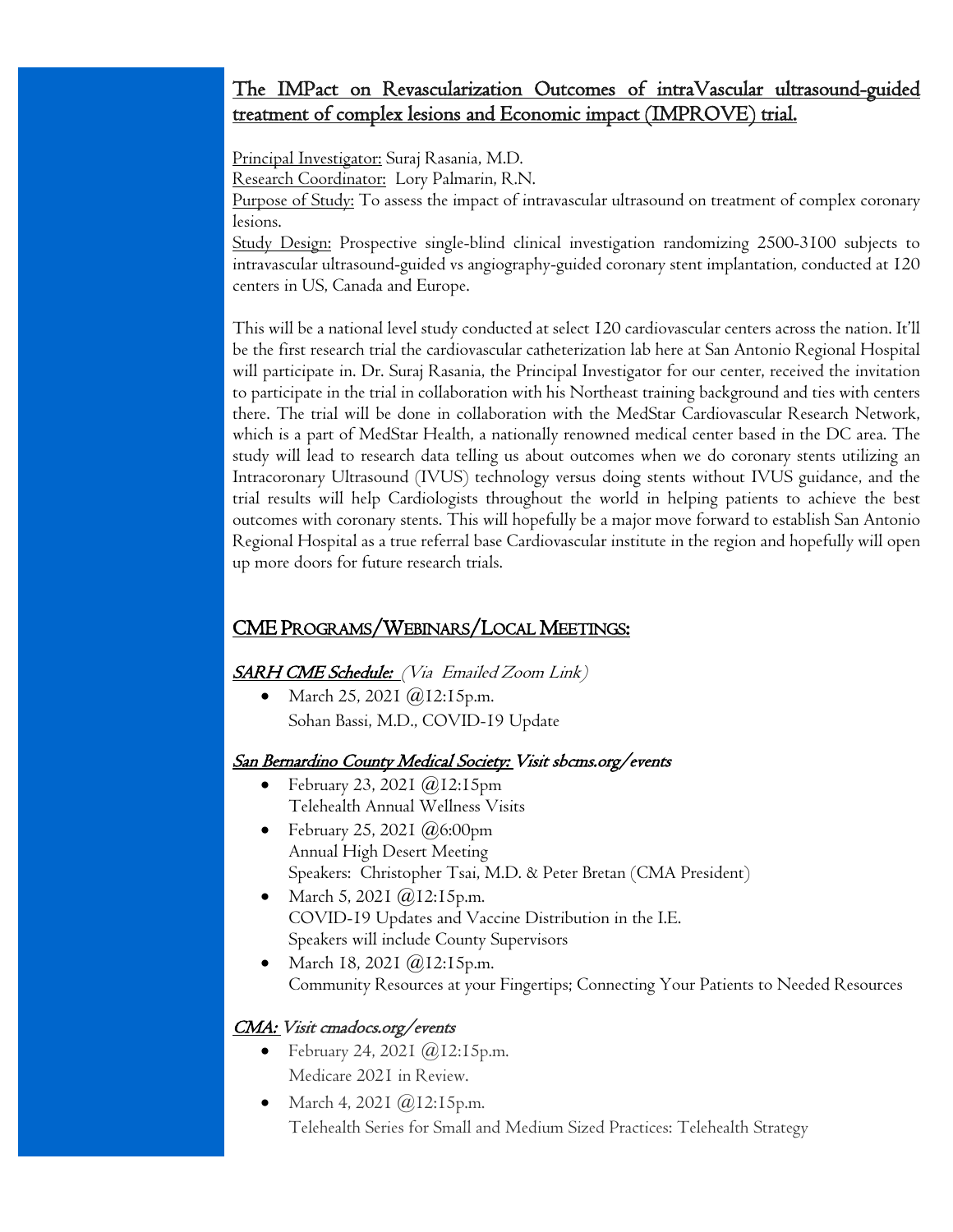## CMA: Visit cmadocs.org/events

- March 9, 2021: 12:00p.m. COVID-19 Vaccines and Variants
- Mar 23, 2021 @7:00p.m. Legislative Advocacy Day Training

## MENTAL HEALTH & WELL BEING

Listed below are various options to help support your Mental Well Being

- Support your mental well-being by "checking in" with yourself each day; also make a point to check in with your colleagues. This daily practice helps create a healthy support system and makes us aware when someone is in need of help. Take Time for Yourself to reflect and connect; there are three meditation rooms which are always open:
	- o Vineyard Tower Meditation Room on the 2nd Floor
	- o ICU/CCU Waiting Room area in the Citrus Tower
	- o Main hallway near Latimer
- Chaplain Linda Richardson is available for anyone who may wish to 'just talk' or need help accessing resources: Mon – Wed, 9 am – 2 pm,  $(909)$  920-6326 or lrichardson@sarh.org
- $Wise(\omega W$ ork app
- Care 4 Caregivers Now: Visit cmadocs.org/wellness
- Hospital Heroes Program: Visit giveanhour.org/hospitalheroes



#### BIRTHDAYS!

Happiest of birthday wishes to the following January and February celebrants:

| JANUAR Y BIR THDA YS!      | Tama, Maher, M.D.             |
|----------------------------|-------------------------------|
| Abdelkarim, Basim Z., M.D. | Tawansy, Khaled A., M.D.      |
| Al-Darsani, Hussain, M.D.  | To, Sean S., M.D.             |
| Alesh, Issa G., M.D.       | Tummala, Padmini P., M.D.     |
| Alfred, Amgad, PA-C        | Vaidya, Chirag K., M.D.       |
| Alpiner, Donald M., D.O.   | Valdovinos, Vanessa V., FNP-C |
| Arias, Alexandria I., PA-C | Wang, Nan, M.D.               |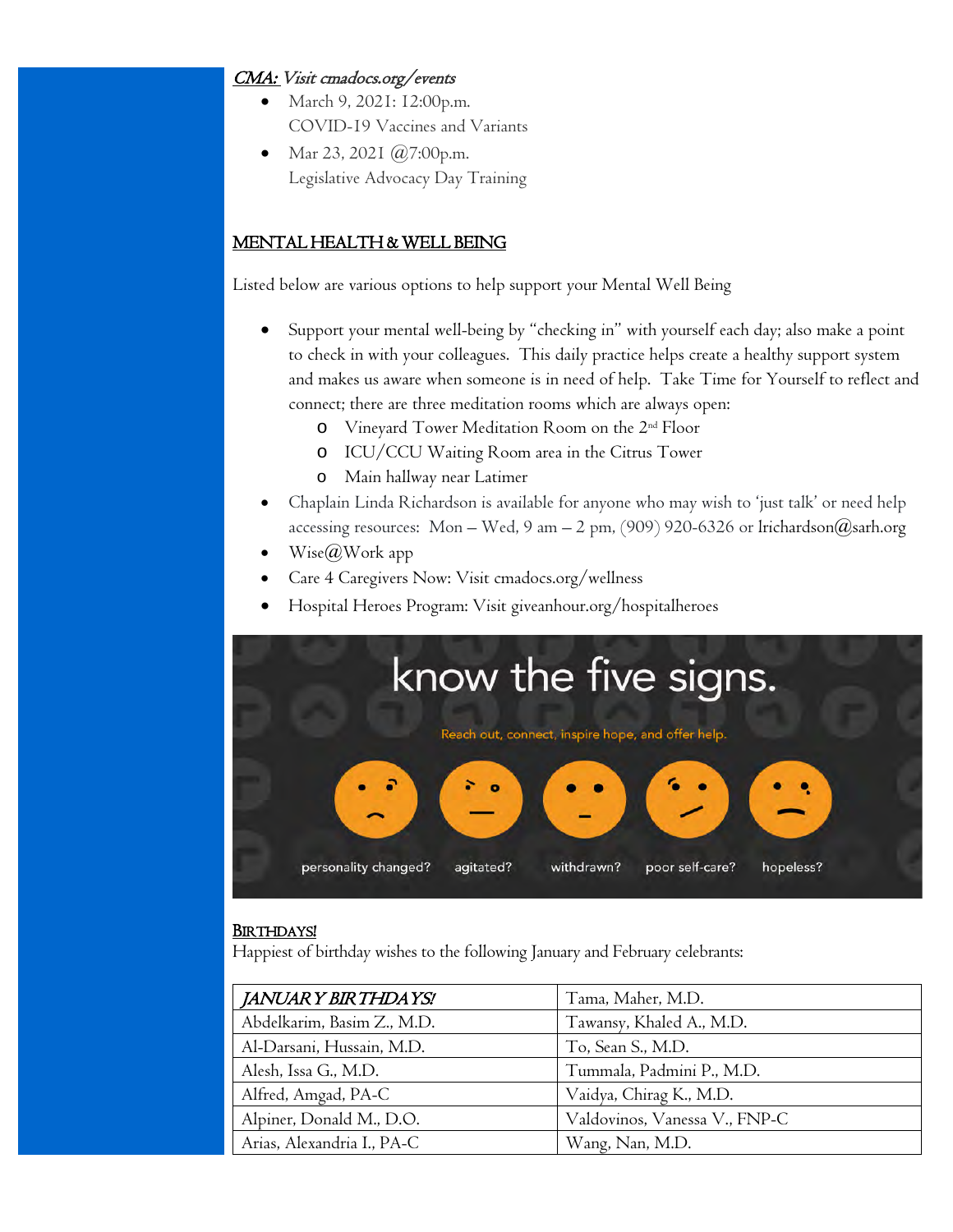| Bansal, Ramesh C., M.D.            | Wu, Yu-Sheng(Tony), M.D.        |
|------------------------------------|---------------------------------|
| Bhoot, Heeten V., D.O.             | Young, Richard M., M.D.         |
| Bosserman, Linda D., M.D.          |                                 |
| Buenviaje-Smith, Sarah, M.D.       | FEBRUARY BIRTHDAYS!             |
| Buonavita, Graciela A., PA-C       | Abidali, Moustapha, D.O.        |
| Chai, Michael, M.D.                | Ali, Mohsen I., M.D.            |
| Choi, Christopher C., D.D.S., M.D. | Alla, Haritha R., M.D.          |
| Chu, C. P., M.D.                   | Azar, Edward S., D.P.M.         |
| Dang, David N., M.D.               | Baek, William S., M.D.          |
| Dhadwal, Jagtar S., M.D.           | Banquerigo, Eldine A., M.D.     |
| Du, Joanna, M.D.                   | Bassi, Sohan S., M.D.           |
| Eastman, Jennifer L., FNP-C        | Bokhari, Syed W., M.D.          |
| Fisgus, James W., M.D.             | Bulger, Jeffrey E., PA-C        |
| Fteeh, Gamil, M.D.                 | Chowdhury, Nagib H., M.D.       |
| Goffigan, John C., M.D.            | Corrales, Luis A., M.D.         |
| Haiavy, Jacob, M.D., D.D.S.        | Espinosa, Darlene L., M.D.      |
| Harrison, Alana R., D.O.           | Force-Obrowski, Sandra K., M.D. |
| Hashmi, Aijaz, M.D.                | Gao, Guangqiang, M.D.           |
| Heidari, Ali A., D.O.              | Garg, Vinod K., M.D.            |
| Hou, Antony C., M.D.               | Gaskins, Reuel T., M.D.         |
| Huang, Johnny, D.P.M.              | Guiang, Karen M., D.O.          |
| Ibrahim, Mahmoud A., M.D.          | Han, Ernest, M.D.               |
| Jafri, Syed S., D.O.               | Ho, John, M.D.                  |
| Joshi, Biswas, M.D.                | Honari, Sahar, M.D.             |
| Kim, Albert I., D.O.               | Ibarra, Beaivana C., FNP-C      |
| Kim, Jerry J., M.D.                | Jain, Daksha A., M.D.           |
| Lai, Gary T., M.D.                 | Jamil, Asma, M.D.               |
| Lee, Daniel J., M.D.               | Jardosh, Kunal R., M.D.         |
| Lee, Eric C., M.D.                 | Jung, James K., D.P.M.          |
| Lee, Vincent, M.D.                 | Kahlon, Surjit K., M.D.         |
| Lopez, Pedro M., M.D.              | Kassir, Mohammad M., M.D.       |
| Lucchesi, Archana C., M.D.         | Khagi, Yulian, M.D.             |
| Majeed, Azhar, M.D.                | Lin, Kathryn, M.D.              |
| Marilao, Hilario A., M.D.          | Loeb, Joshua D., M.D.           |
| McCarthy, Stuart A., M.D.          | Lua, Jesus, M.D.                |
| Mittal, Vikrant, M.D.              | Merchant, Erin N., PA-C         |
| Mourani, John P., M.D.             | Oyemade, Olusola A., M.D.       |
| Mulla, Neda F., M.D.               | Pappoe, Akhenaton A., M.D.      |
| Neuner, Jeremy J., FNP-C           | Pascual, Filomena S., M.D.      |
| Nguyen, Tamuyen G., M.D.           | Pham, Tuan A., M.D.             |
| Nguyen, Tu V., M.D.                | Phan, Cong T., M.D.             |
| Page, Nolan R., D.O.               | Posen, Robert, D.O.             |
| Pandya, Devan S., M.D.             | Quintana, America T., PA-C      |
| Parkes, Kevin J., M.D.             | Rahman, Jamal N., M.D.          |
| Paxman, Jeffrey S., D.D.S.         | Reynolds, Thomas, M.D.          |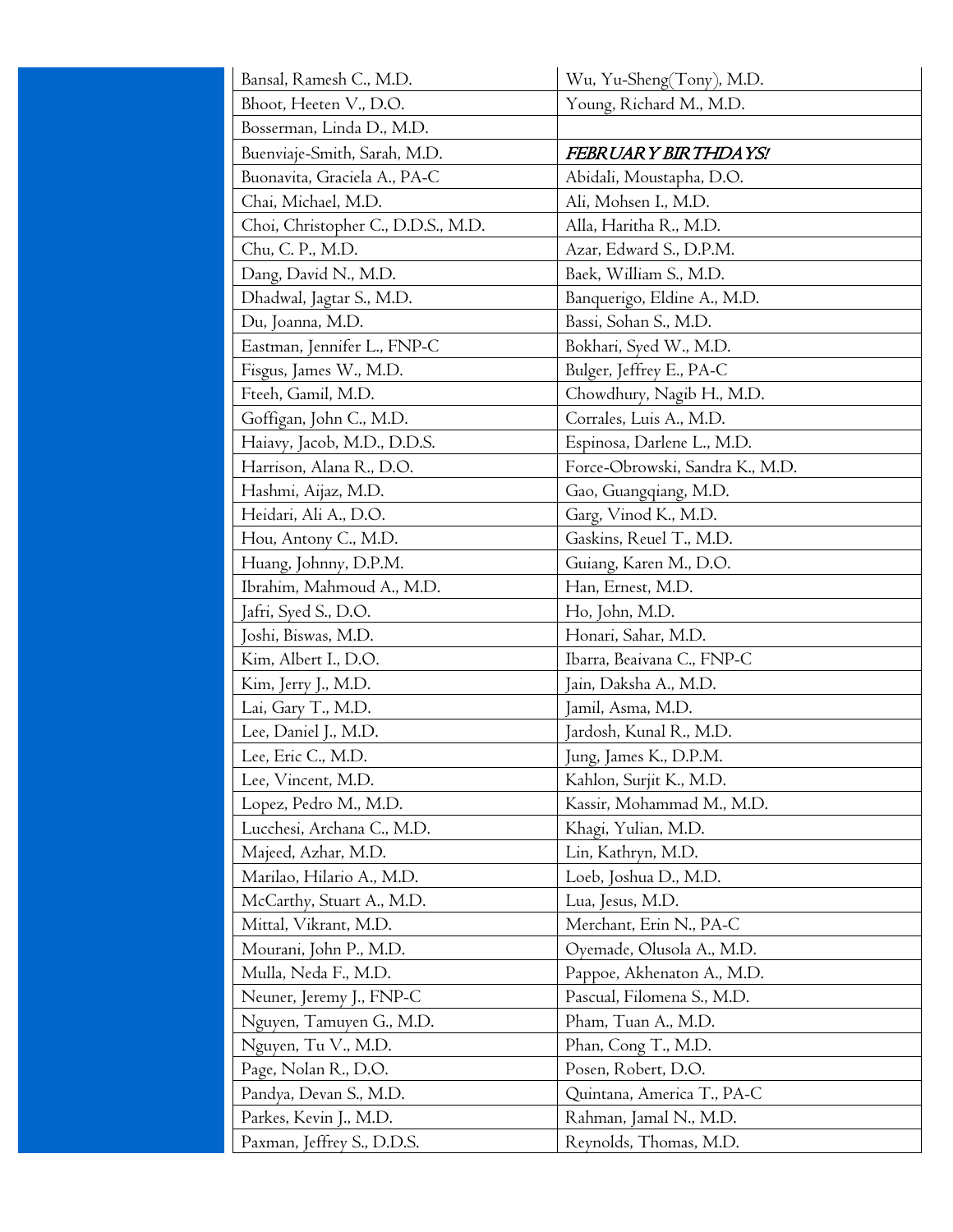| Phillips, Justin R., M.D.   | Rhone, Terence P., D.O.    |
|-----------------------------|----------------------------|
| Potts, Matthew E., M.D.     | Rizvi, Abid A., M.D.       |
| Qasqas, Shadi A., M.D.      | Roy, Deborshi, M.D.        |
| Rahman, Faiz U., D.O.       | Samudrala, Srinath, M.D.   |
| Rasania, Suraj, M.D.        | Sandhu, Rohinder K., M.D.  |
| Reddy, Radha T., M.D.       | Schoenman, Erich R., D.O.  |
| Robles, David T., M.D.      | Schrader, Matthew J., D.O. |
| Ruiz, Christopher E., FNP-C | Scurlock, Joshua R., M.D.  |
| Samouh, Romeo J., M.D.      | Spivack, Brian L., M.D.    |
| Sandhu, Gary G., M.D.       | Sugihara, Adam Q., M.D.    |
| Sureddi, Ravi K., M.D.      | Tahrawi, Fadi T., D.O.     |
| Tackie, Irmgard U., M.D.    | Tang, Devin, M.D.          |
| Tama, Maher, M.D.           | Thalken, Gregory L., M.D.  |

# In Memory Of….

We honor the memory and contributions of the following past members of the SARH Medical Staff who have passed on:

- Alfredo Dadivas, M.D.
- Stanley Yang, M.D.

# General Industry Updates

- Covid-19 Resources: Visit cmadocs.org/covid-19
- CMA PPE Supply: Due to the PPE Relief Program's overwhelming success, CMA is extending support to practices and physicians with direct shipment of PPE supplies. As supplies become available, CMA will contact past program participants. If you have questions or would like to register your practice, please email memberservice  $@cmados.org$ .
- CMA Telehealth Resource Center: Visit cmadocs.org/telehealth/resources. The resources listed can be sorted by category, topic, type and source to address the specific issues. New resources will be added to this center regularly.
- Governor Gavin Newsom signed an executive order on January 27, 2021 that will help expand the state's vaccination administration capacity by safeguarding physicians and other health care professionals who administer vaccinations.

## Welcome New SARH Medical & Allied Staff Members:



**Abidali, Hussein, D.O. Gastroenterology**  7974 Haven Ave. Suite 210 Rancho Cucamonga, CA 91730 Tel: (909) 301-0550 Fax: (909) 880-1881

**Bakhtiary, Pejman, M.D. Opthalmology** 555 N. 13th Ave. Upland, CA 91786 Tel: (909) 982-8846 Fax: (909) 949-3967





**Page, Nolan R., D.O. Emergency Medicine** 999 San Bernardino Road Upland, CA 91786 Tel: (909) 920-4747 Fax: (909) 920-4731